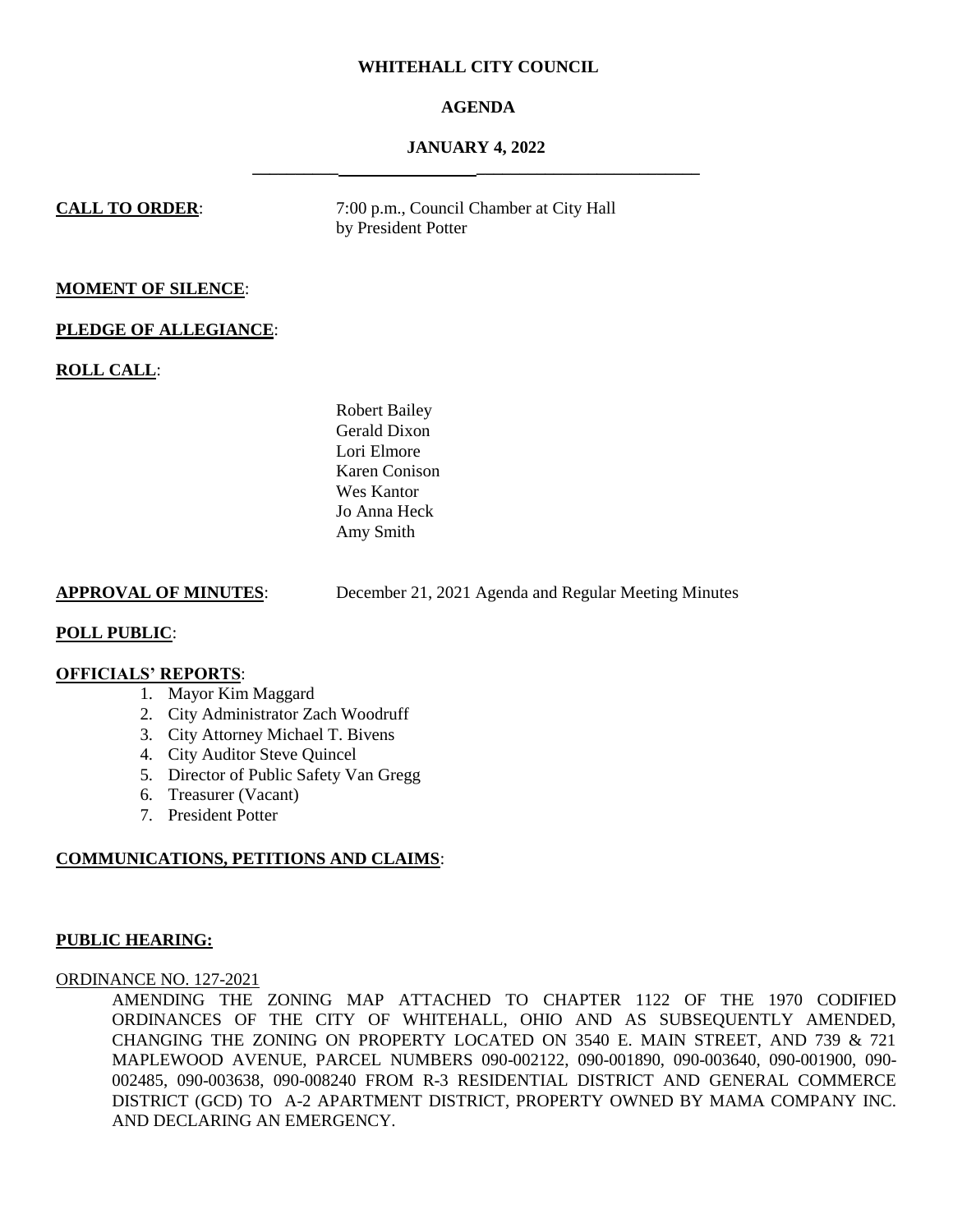AMENDING THE ZONING MAP ATTACHED TO CHAPTER 1122 OF THE 1970 CODIFIED ORDINANCES OF THE CITY OF WHITEHALL, OHIO AND AS SUBSEQUENTLY AMENDED, ALLOWING A SPECIAL PERMIT UNDER 1123.06(c)(7) TO ALLOW AN APARTMENT DWELLING STRUCTURE CONTAINING MORE THAN TWELVE DWELLING UNITS ON THE PROPERTY LOCATED AT ON 3540 E. MAIN STREET, AND 739 & 721 MAPLEWOOD AVENUE, PARCEL NUMBERS 090- 002122, 090-001890, 090-003640, 090-001900, 090-002485, 090-003638, 090-008240, PROPERTY OWNED BY MAMA COMPANY INC. AND DECLARING AN EMERGENCY.

## ORDINANCE NO. 129 -2021

AMENDING THE ZONING MAP ATTACHED TO CHAPTER 1122 OF THE 1970 CODIFIED ORDINANCES OF THE CITY OF WHITEHALL, OHIO AND AS SUBSEQUENTLY AMENDED, ALLOWING A SPECIAL PERMIT UNDER 1123.10(c)(1) TO ALLOW OLIO DEVELOPMENT GROUP TO OPERATE A RESTAURANT ESTABLISHMENT WITH A DRIVE-THROUGH ON THE PROPERTY LOCATED AT 3661 EAST MAIN STREET PARCEL #090-008372-00, OWNED BY SRI REAL ESTATE PROPERTIES LLC.

## ORDINANCE NO. 130-2021

AMENDING THE ZONING MAP ATTACHED TO CHAPTER 1122 OF THE 1970 CODIFIED ORDINANCES OF THE CITY OF WHITEHALL, OHIO AND AS SUBSEQUENTLY AMENDED, ALLOWING A SPECIAL PERMIT UNDER 1123.10(c)(1) TO ALLOW MS CONSULTANTS, INC. TO OPERATE A RESTAURANT ESTABLISHMENT WITH A DRIVE-THROUGH ON THE PROPERTY LOCATED AT 3646 E. BROAD STREET PARCEL #090-000193-00, OWNED BY GILLIGAN COMPANY, LLC.

## **VERIFICATION OF COPIES**:

Roll call on whether each member of council was given a copy of each item of legislation listed on the agenda prior to the meeting and including any add-on legislation.

## **THIRD READING**:

## ORDINANCE NO. 127-2021

AMENDING THE ZONING MAP ATTACHED TO CHAPTER 1122 OF THE 1970 CODIFIED ORDINANCES OF THE CITY OF WHITEHALL, OHIO AND AS SUBSEQUENTLY AMENDED, CHANGING THE ZONING ON PROPERTY LOCATED ON 3540 E. MAIN STREET, AND 739 & 721 MAPLEWOOD AVENUE, PARCEL NUMBERS 090-002122, 090-001890, 090-003640, 090-001900, 090- 002485, 090-003638, 090-008240 FROM R-3 RESIDENTIAL DISTRICT AND GENERAL COMMERCE DISTRICT (GCD) TO A-2 APARTMENT DISTRICT, PROPERTY OWNED BY MAMA COMPANY INC. AND DECLARING AN EMERGENCY.